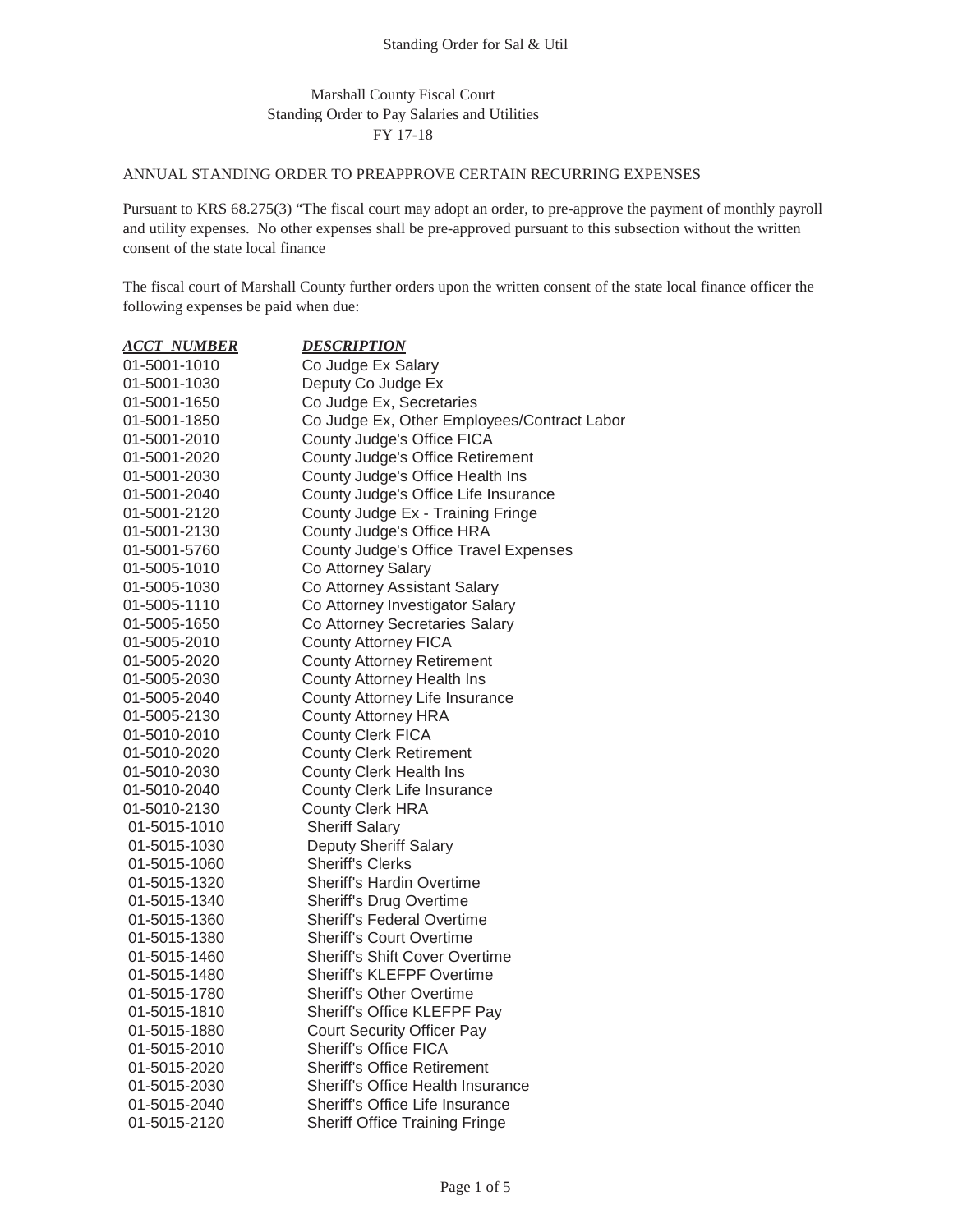| 01-5015-2130 | <b>Sheriff's Office HRA</b>                          |
|--------------|------------------------------------------------------|
| 01-5015-5750 | Sheriff's Out of County Travel - Court Sec. Training |
| 01-5015-5760 | Sheriff's Out of County Travel - Deputy Training     |
| 01-5015-5770 | Sheriff's Out of County Travel - Sheriff Training    |
| 01-5020-1010 | <b>Coroner Salary</b>                                |
| 01-5020-1030 | <b>Deputy Coroner Salary</b>                         |
| 01-5020-2010 | <b>Coroner FICA</b>                                  |
| 01-5020-2020 | <b>Coroner Retirement</b>                            |
| 01-5020-2030 | <b>Coroner Health Ins</b>                            |
| 01-5020-2040 | Coroner Life Insurance                               |
| 01-5020-2130 | Coroner HRA                                          |
| 01-5020-5760 | <b>Coroner Travel &amp; Training</b>                 |
| 01-5025-1010 | <b>Commissioners Salaries</b>                        |
| 01-5025-2010 | <b>Commissioners FICA</b>                            |
| 01-5025-2020 | <b>Commissioners Retirement</b>                      |
| 01-5025-2030 | <b>Commissioners Health Ins</b>                      |
| 01-5025-2040 | Commissioners Life Insurance                         |
| 01-5025-2120 | <b>Commissioners Training Fringe</b>                 |
| 01-5025-2130 | <b>Commissioners HRA</b>                             |
| 01-5025-5760 | <b>Commissioners Travel Expenses</b>                 |
| 01-5030-1670 | <b>PVA County Paid Salaries</b>                      |
| 01-5030-2010 | <b>PVA FICA</b>                                      |
| 01-5030-2020 | <b>PVA Retirement</b>                                |
| 01-5030-2030 | <b>PVA Health Ins</b>                                |
| 01-5030-2040 | <b>PVA Life Insurance</b>                            |
| 01-5030-2130 | PVA HRA                                              |
|              |                                                      |
| 01-5035-1250 | Secretary to Board of Assessments                    |
| 01-5035-1910 | <b>Board of Assessments Salaries</b>                 |
| 01-5040-1020 | <b>County Treasurer Salary</b>                       |
| 01-5040-1040 | <b>County Finance Officer Salary</b>                 |
| 01-5040-1050 | <b>Assistant Treasurer's Salary</b>                  |
| 01-5040-1270 | <b>County Clerk Accounting Services</b>              |
| 01-5040-1850 | <b>County Treasurer Part Time Employee</b>           |
| 01-5040-3010 | <b>Refuse Dist. Accounting Services</b>              |
| 01-5040-3200 | <b>Transient Tax Collection</b>                      |
| 01-5040-2010 | <b>Treasurer's Office FICA</b>                       |
| 01-5040-2020 | <b>Treasurer's Office Retirement</b>                 |
| 01-5040-2030 | Treasurer's Office Health Ins                        |
| 01-5040-2040 | Treasurer's Office Life Insurance                    |
| 01-5040-2120 | <b>Treasurer's Training Fringe</b>                   |
| 01-5040-2130 | Treasurer's Office HRA                               |
| 01-5040-5760 | <b>Treasurer's Office Travel Expenses</b>            |
| 01-5060-1010 | Librarian Salary                                     |
| 01-5060-2010 | Law Librarian FICA                                   |
| 01-5060-2020 | Law Librarian Retirement                             |
| 01-5060-2030 | Law Librarian Health Ins                             |
| 01-5060-2040 | Law Librarian Life Insurance                         |
| 01-5060-2130 | Law Librarian HRA                                    |
| 01-5065-1060 | <b>Election Employee</b>                             |
| 01-5065-1920 | <b>Election Officer</b>                              |
| 01-5065-1930 | <b>Election Commissioners</b>                        |
| 01-5065-2010 | <b>Election FICA</b>                                 |
| 01-5065-2020 | <b>Election Retirement</b>                           |
| 01-5065-2030 | <b>Elections Health Ins</b>                          |
| 01-5065-2040 | <b>Election Life Insurance</b>                       |
| 01-5065-2130 | <b>Election HRA</b>                                  |
| 01-5075-1060 | Economic Development Coordinator Salary              |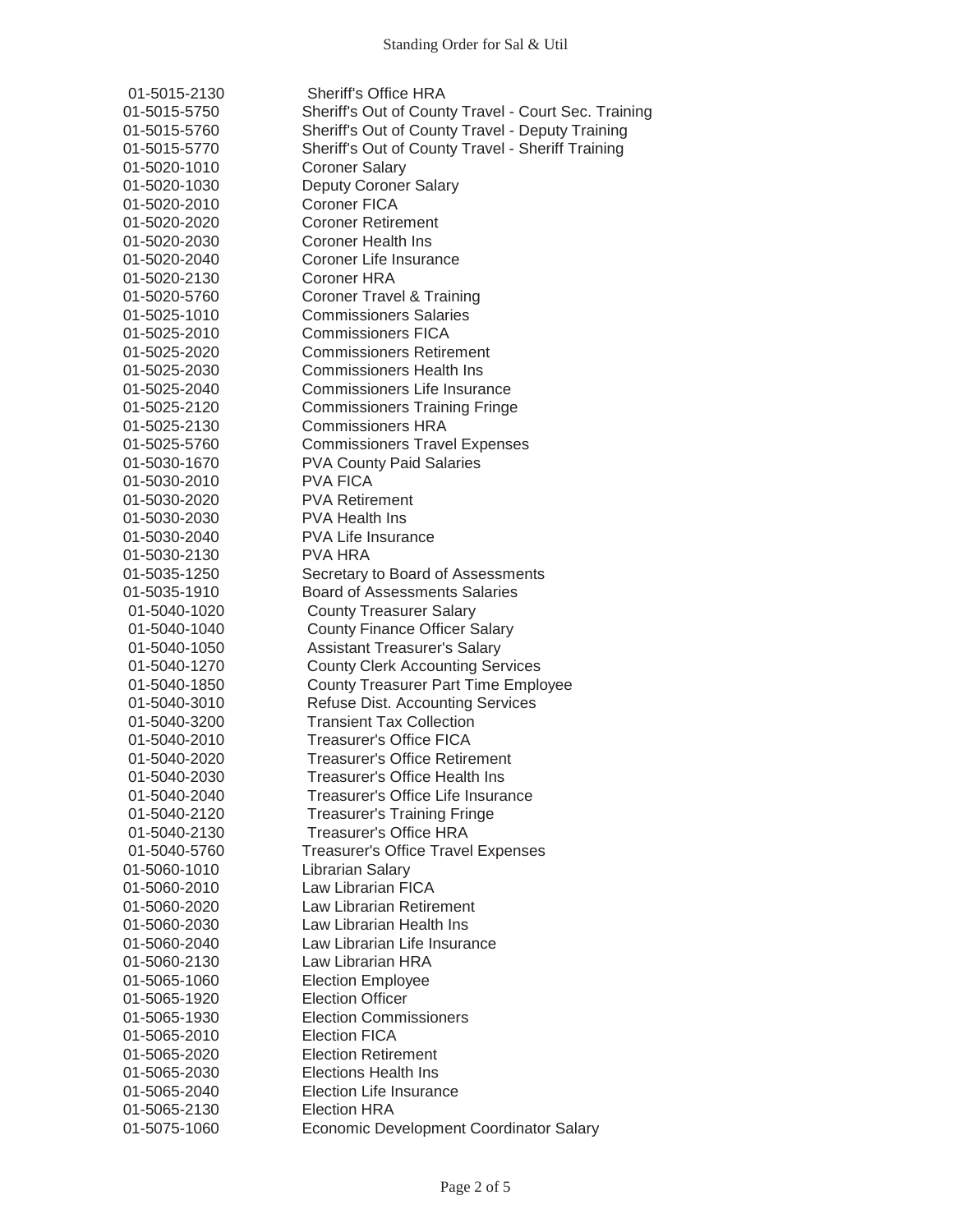| 01-5075-1650                 | Economic Development Secretary Salary                 |
|------------------------------|-------------------------------------------------------|
| 01-5075-2010                 | <b>ED's FICA</b>                                      |
| 01-5075-2020                 | <b>ED's Retirement</b>                                |
| 01-5075-2030                 | ED's Health Ins                                       |
| 01-5075-2040                 | ED's Life Insurance                                   |
| 01-5075-2130                 | ED's HRA                                              |
| 01-5075-4450                 | <b>Economic Development Office Supplies</b>           |
| 01-5075-5760                 | <b>Economic Development Travel</b>                    |
| 01-5080-1750                 | <b>Custodial &amp; Maintenance Salaries</b>           |
| 01-5080-1790                 | Part Time Help - Summer Progam                        |
| 01-5080-2010                 | Courthouse Janitorial FICA                            |
| 01-5080-2020                 | <b>Courthouse Janitorial Retirement</b>               |
| 01-5080-2030                 | Courthouse Janitorial Health Ins.                     |
| 01-5080-2040                 | Courthouse Janitorial Life Insurance                  |
| 01-5080-2130                 | Courthouse Janitorial HRA                             |
| 01-5080-5780                 | Utilities-Courthouse                                  |
| 01-5085-1750                 | <b>Sheriff Office Custodian</b>                       |
| 01-5085-1770                 | <b>Maintenance Salaries</b>                           |
| 01-5085-2010                 | Maintenance FICA                                      |
| 01-5085-2020                 | <b>Maintenance Retirement</b>                         |
| 01-5085-2030                 | Maintenance Health Insurance                          |
| 01-5085-2040                 | Maintenance Life Insurance                            |
| 01-5085-2130                 | Maintenance HRA                                       |
| 01-5085-5780                 | Utilities, Other County Bldgs.                        |
|                              | <b>Custodial &amp; Maintenance Salaries</b>           |
| 01-5087-1750<br>01-5087-1750 | <b>Judicial Custodial &amp; Maintenance Salaries</b>  |
|                              |                                                       |
| 01-5087-1790                 | Part Time Help                                        |
| 01-5087-2010                 | <b>Judicial FICA</b>                                  |
| 01-5087-2020                 | <b>Judicial Retirement</b>                            |
| 01-5087-2030                 | <b>Judicial Health Insurance</b>                      |
| 01-5087-2040                 | Judicial Life Insurance                               |
| 01-5087-2130                 | <b>Judicial HRA</b>                                   |
| 01-5087-5780                 | <b>Utilities Judicial Bldg</b><br><b>GIS Salaries</b> |
| 01-5091-1060                 |                                                       |
| 01-5091-1060                 | <b>GIS County Paid Salaries</b>                       |
| 01-5091-2010                 | <b>GIS FICA</b><br><b>GIS Retirement</b>              |
| 01-5091-2020                 |                                                       |
| 01-5091-2030                 | <b>GIS Health Ins</b><br><b>GIS Life Insurance</b>    |
| 01-5091-2040                 |                                                       |
| 01-5091-2130                 | <b>GIS HRA</b>                                        |
| 01-5091-5760                 | <b>GIS Travel Expenses</b>                            |
| 01-5135-1070                 | O.E.M. Salary                                         |
| 01-5135-2010                 | <b>OEM FICA</b>                                       |
| 01-5135-2020                 | <b>OEM Retirement</b>                                 |
| 01-5135-2030                 | <b>OEM Health Ins</b>                                 |
| 01-5135-2040                 | <b>OEM Life Insurance</b>                             |
| 01-5135-2130                 | <b>OEM HRA</b>                                        |
| 01-5135-5760                 | O.E.M. Travel                                         |
| 01-5135-5780                 | O.E.M. Utilities                                      |
| 01-5140-1410                 | <b>Personnel Cost-Ambulance</b>                       |
| 01-5205-1720                 | Kennel Personnel                                      |
| 01-5205-2010                 | <b>ACO FICA</b>                                       |
| 01-5205-2020                 | <b>ACO Retirement</b>                                 |
| 01-5205-2030                 | <b>ACO Health Ins</b>                                 |
| 01-5205-2040                 | <b>ACO Life Insurance</b>                             |
| 01-5205-2130                 | <b>ACO HRA</b>                                        |
| 01-5225-1020                 | <b>MC Sanitation Engineer Salary</b>                  |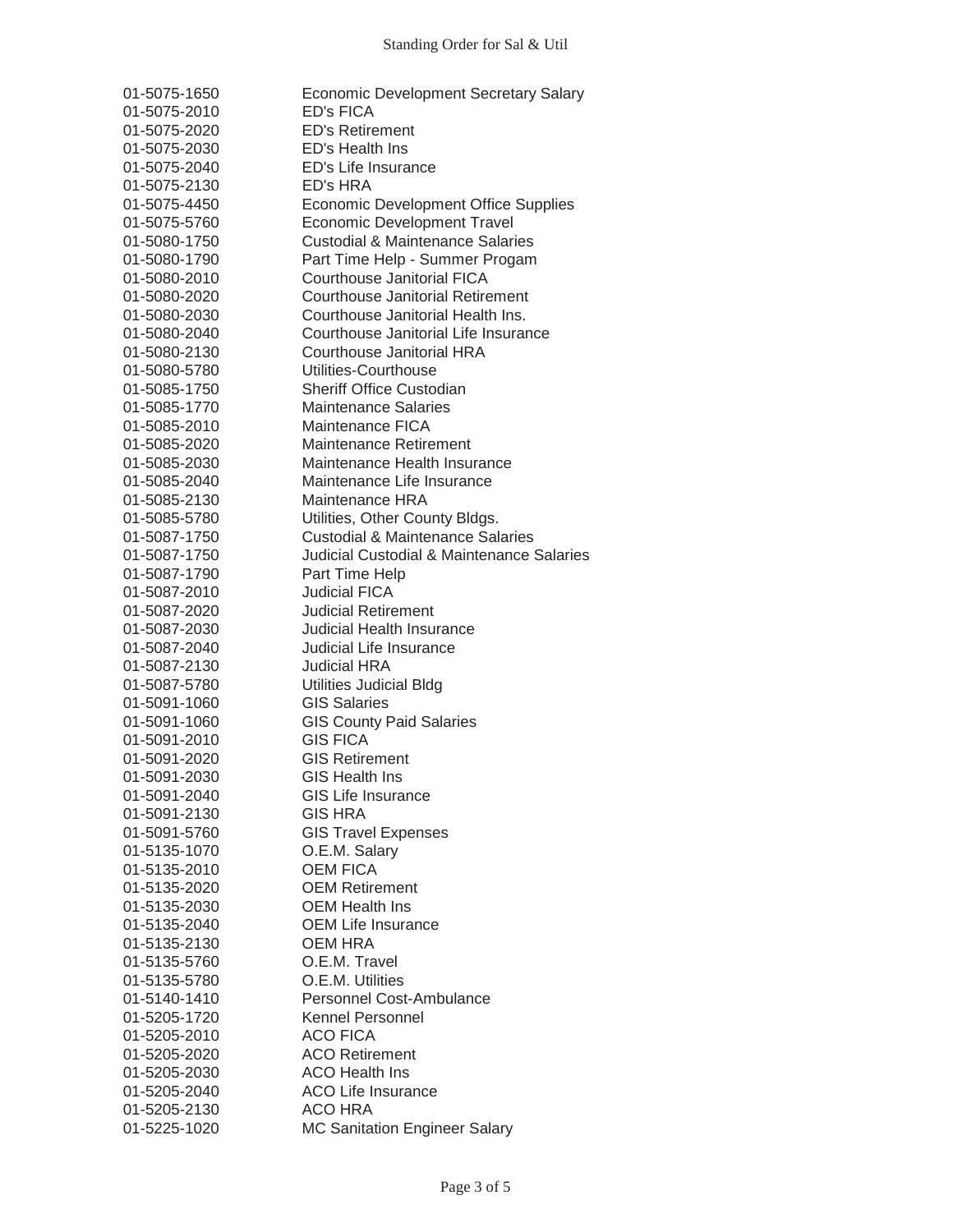| 01-5225-1650 | MC Sanitation Bookkeeper Salary            |
|--------------|--------------------------------------------|
| 01-5225-2010 | <b>MC Sanitation FICA</b>                  |
| 01-5225-2020 | <b>MC Sanitation Retirment</b>             |
| 01-5225-2030 | <b>MC Sanitation Health Insurance</b>      |
| 01-5225-2040 | <b>MC Sanitation Life Insurance</b>        |
| 01-5225-2130 | <b>MC Sanitation HRA</b>                   |
| 01-5225-5730 | <b>MC Sanitation Phone</b>                 |
| 01-5340-1030 | Nuissance Ordinance Enforement Officer     |
| 01-5340-2010 | Nuissance Ordinance FICA                   |
| 01-5340-2020 | Nuissance Ordinance Retirement             |
| 01-5401-1070 | <b>County Parks Salaried Employees</b>     |
| 01-5401-1610 | <b>County Park Labor</b>                   |
| 01-5401-1650 | <b>County Park Clerical Employees</b>      |
| 01-5401-2010 | Park FICA                                  |
| 01-5401-2020 | <b>Park Retirement</b>                     |
| 01-5401-2030 | Park Health Ins                            |
| 01-5401-2040 | Park Life Insurance                        |
| 01-5401-2130 | Park HRA                                   |
| 01-5401-5760 | Park Travel Expenses                       |
| 01-5401-5780 | <b>County Parks Utilities</b>              |
| 01-9400-2050 | <b>Health Insurance Administration Fee</b> |
| 01-9400-2100 | Retirement Expense Allowance Match         |
| 01-9400-2130 | <b>HRA Account Funding</b>                 |
| 01-9400-2990 | <b>Employee Vacation Payout</b>            |
| 01-9400-5950 | <b>Wellness Program Expenses</b>           |
| 02-6103-1020 | Road Engineer Salary                       |
| 02-6103-1050 | Asst. Rd. Engineer Salaries                |
| 02-6103-1650 | Road Secretary Salary                      |
| 02-6103-1790 | <b>Road Part Time</b>                      |
| 02-6103-5760 | <b>Road Department Travel Expenses</b>     |
| 02-6105-1430 | <b>Road Personnel Salaries</b>             |
| 02-6105-4810 | Uniforms - \$300 Road Labor/ \$100 Support |
| 02-6105-5780 | <b>Road Department Utilities</b>           |
| 02-9400-2010 | <b>Social Security Match</b>               |
| 02-9400-2020 | <b>Retirement Match</b>                    |
| 02-9400-2030 | Employee Insurance                         |
| 02-9400-2040 | Road Dept. Life Insurance                  |
| 02-9400-2130 | Road Dept. HRA                             |
| 03-5101-1010 | Jailer's Salary                            |
| 03-5101-1030 | <b>Deputy Jailer Salaries</b>              |
| 03-5101-1650 | Jail Secretary Salary                      |
| 03-5101-1730 | Jail Cooks                                 |
| 03-5101-1790 | Jail Part Time Employees                   |
| 03-5101-2120 | <b>Jailer Training Fringe</b>              |
| 03-5101-5780 | Utilities (Jail & Sheriff Offices)         |
|              |                                            |
| 03-9400-2010 | Jail Social Security                       |
| 03-9400-2020 | <b>Jail Retirement</b>                     |
| 03-9400-2030 | Jail Employee Insurance                    |
| 03-9400-2040 | Jail Life Insurance                        |
| 03-9400-2130 | Jail HRA                                   |
| 75-5145-1590 | 911 Salaries                               |
| 75-5145-5740 | <b>Travel &amp; Training</b>               |
| 75-9400-2010 | <b>Social Security</b>                     |
| 75-9400-2020 | Retirement                                 |
| 75-9400-2030 | <b>Health Insurance</b>                    |
| 75-9400-2040 | 911 Life Insurance                         |
| 75-9400-2130 | 911 HRA                                    |